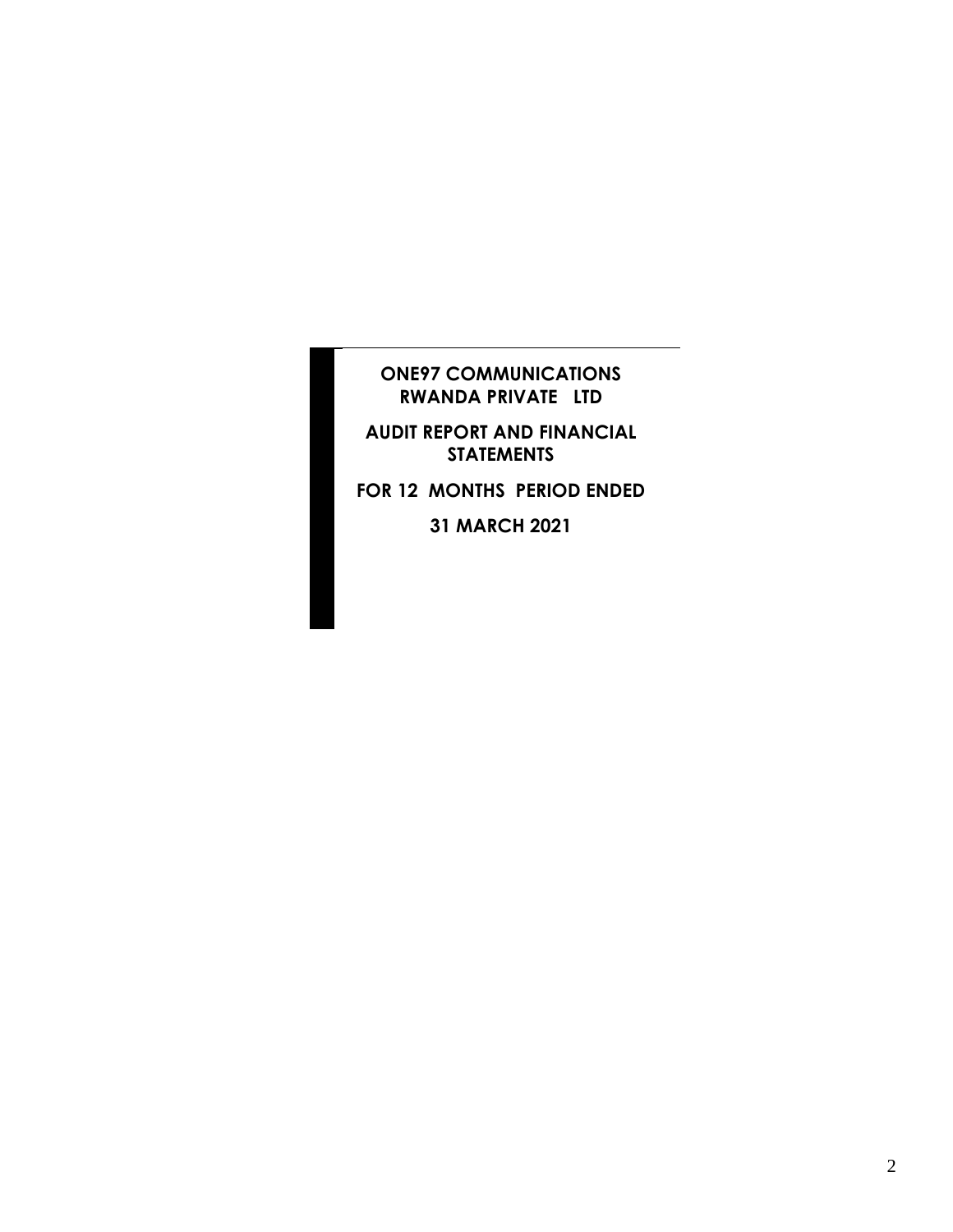# <span id="page-1-0"></span>**TABLE OF CONTENTS**

| STATEMENT OF COMPREHENSIVE INCOME FOR THE YEAR ENDED 31 MARCH 2021  9 |  |
|-----------------------------------------------------------------------|--|
|                                                                       |  |
|                                                                       |  |
|                                                                       |  |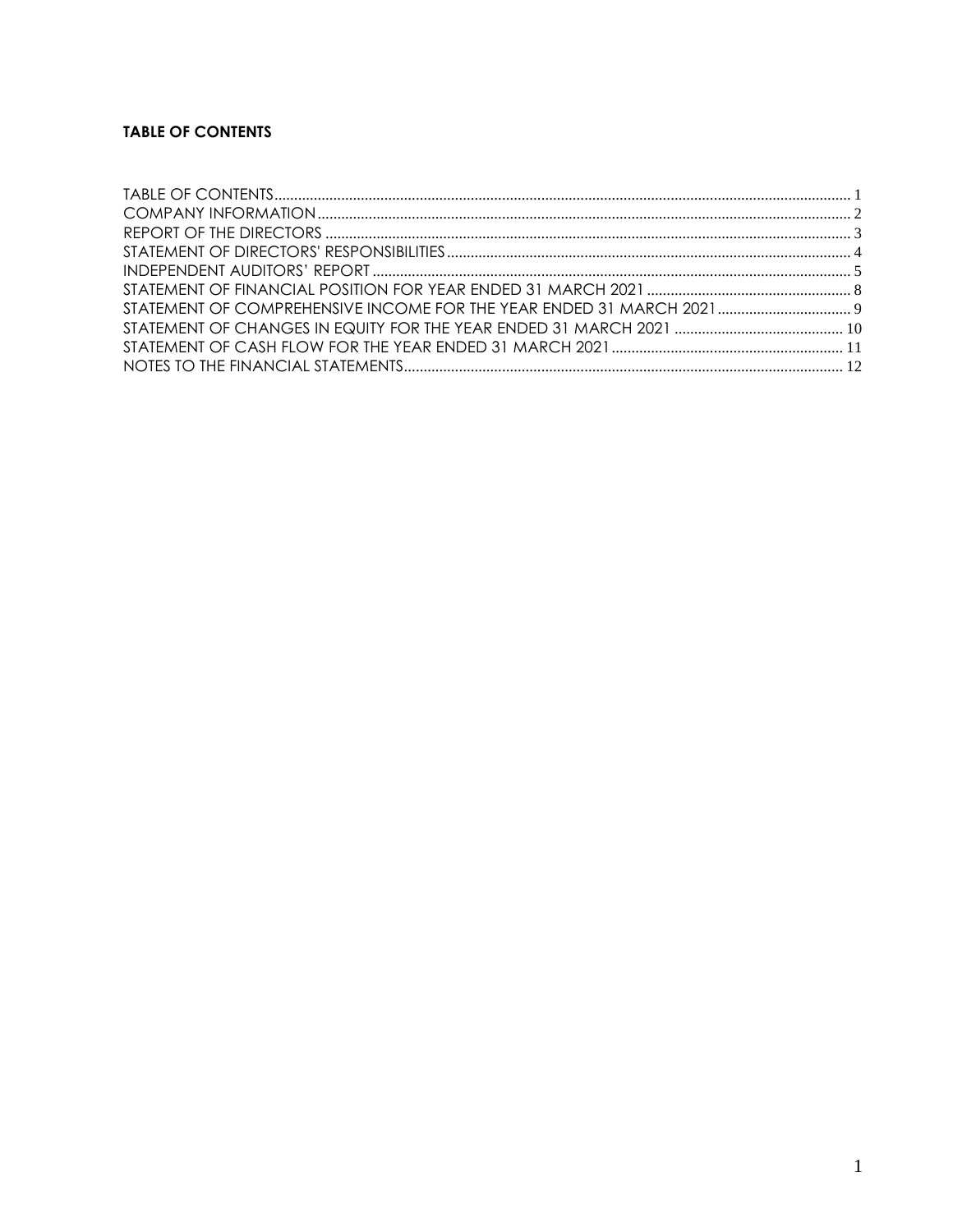# <span id="page-2-0"></span>**COMPANY INFORMATION**

#### **DIRECTORS**

 Mr. Ajay Shekhar Sharma (w.e.f 07.05.18 Mr. Giovanni Nkubito (w.e.f 30.01.20)

REGISTERED OFFICE **ONE 97 COMMUNICATIONS RWANDA** PRIVATE LIMITED Tel: +250781600075 Email: gporw@gpopartners.com Kigali, Rwanda

INDIPENDENT AUDITOR GPO PARTNERS RWANDA Ltd P.O. Box 1902 Kigali, Rwanda

PRINCIPAL BANKER KCB Bank Rwanda Ltd Avenue de la Paix P.O. Box 5620 Kigali, Rwanda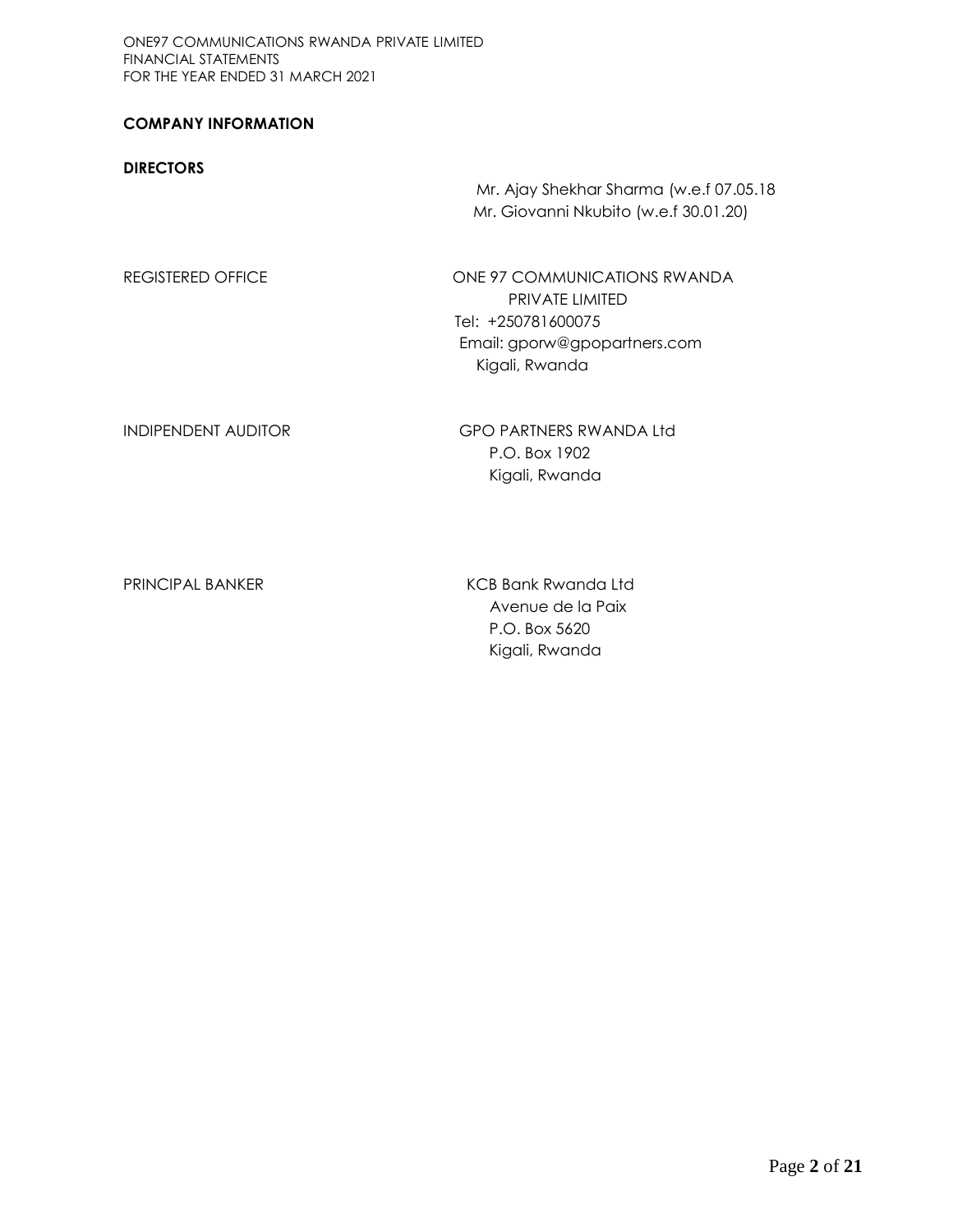# <span id="page-3-0"></span>**REPORT OF THE DIRECTORS**

The directors present their report together with the audited financial statements for 12 months period ended 31 March 2021.

### **ACTIVITIES**

The principal activities of the company are the provision of value-added information services.

### **RESULTS**

Turnover for the year was **FRW nil ("000)** resulting into a Loss of **FRW- 10,376 ("000")** are set out on Page 8.

### **DIRECTORS**

The membership of the board of directors and management during the period ended 31 March, 2021 is set out on page 2.

# **AUDITORS**

GPO Partners Rwanda Ltd, having been appointed during the year, has expressed their willingness to continue in office in accordance with Laws and Regulations of Rwanda.

BY ORDER OF THE BOARD OF DIRECTOR

ons Rwa  $\frac{1}{\sqrt{6}}$ Kigali, 30-June-21.

Page **3** of **21**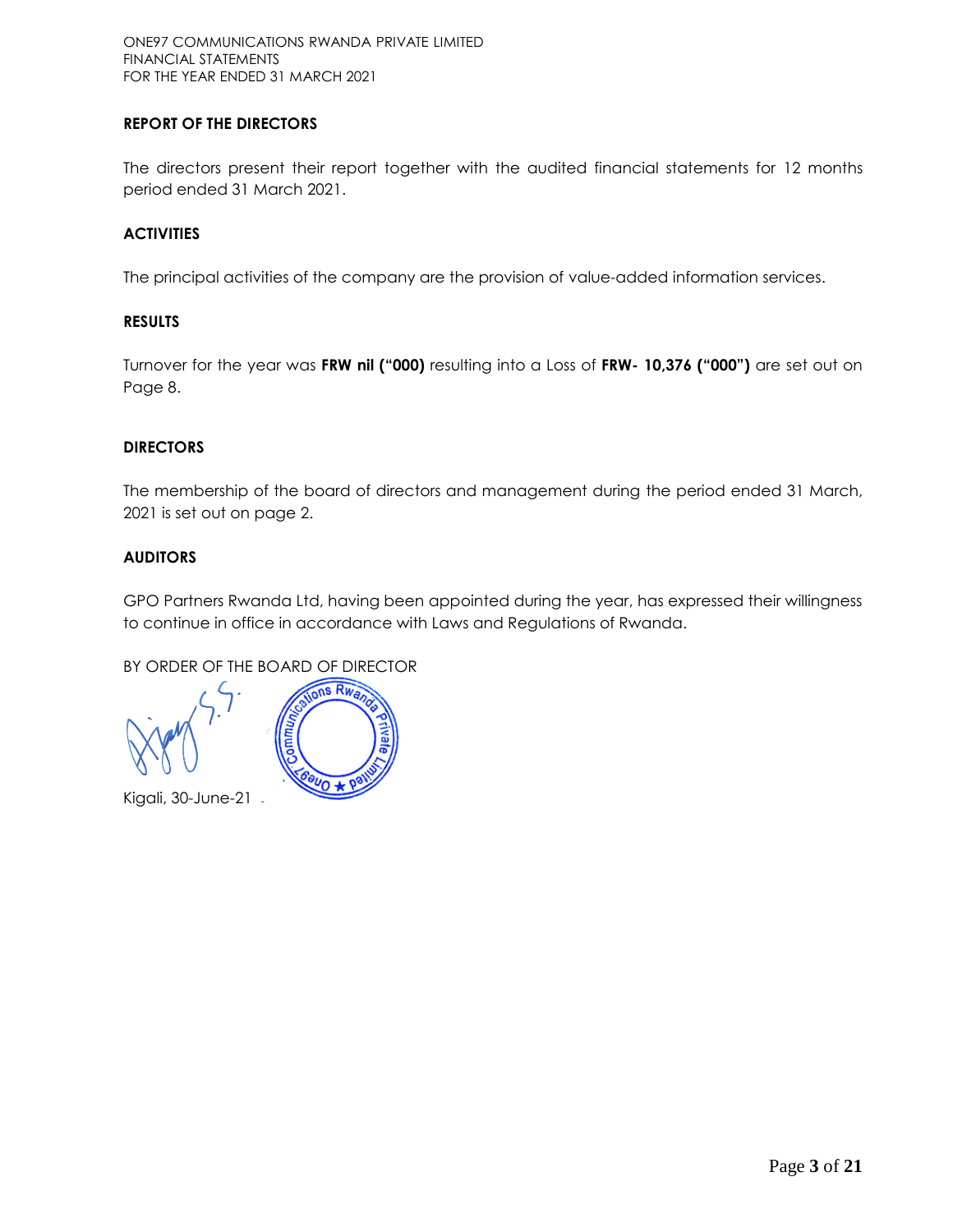# <span id="page-4-0"></span>**STATEMENT OF DIRECTORS' RESPONSIBILITIES**

The law No. 07/2009 of 27/04/2009 governing Enterprises in Rwanda requires the directors to prepare financial statements for each financial year which give a true and fair view of the state of affairs of the company as at the end of the financial year and of the operating results of the company for that year. It also requires the directors to ensure the company keeps proper accounting records which disclose with reasonable accuracy at any time the financial position of the company. They are also responsible for safeguarding the assets of the company.

The directors accept responsibility for the annual financial statements, which have been prepared using appropriate accounting policies supported by reasonable and prudent judgments and estimates in conformity with International Financial Reporting Standards and in the manner required by the law. The directors are of the opinion that the financial statements give a true and fair view of the state of the financial affairs of the company and of its operating results. The directors further accept responsibility for the maintenance of accounting records which may be relied upon in the preparation of financial statements, as well as adequate systems of internal financial control.

Nothing has come to the attention of the directors to indicate that the company will not remain a going concern for at least the next twelve months from the date of this statement.

ons Rwan ………………………………………. **Director** 

Date 30-June-21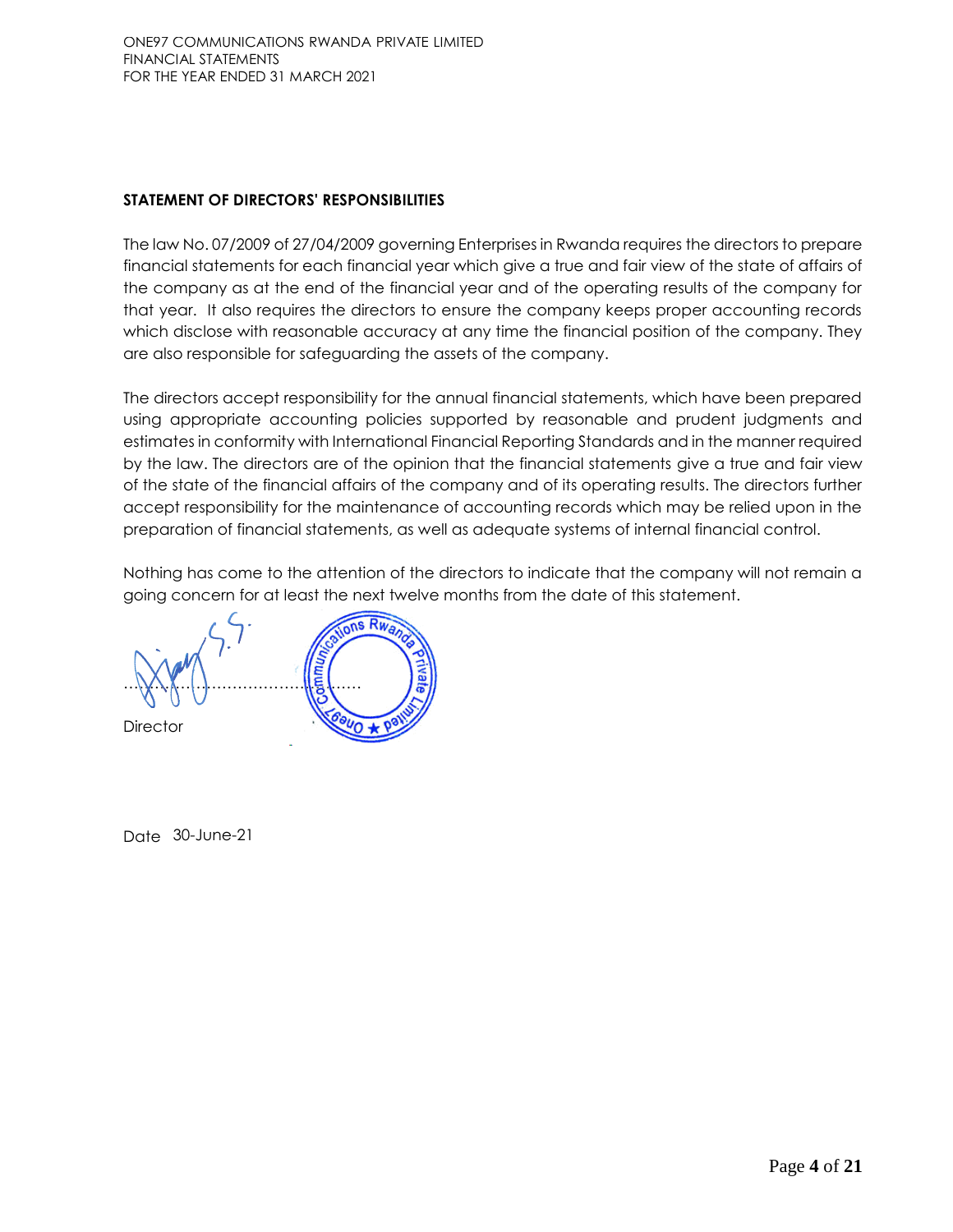

#### <span id="page-5-0"></span>**INDEPENDENT AUDITORS' REPORT**

TO THE MEMBERS OF ONE97 COMMUNICATIONS RWANDA PRIVATE LIMITED

REPORT ON THE AUDIT OF FINANCIAL STATEMENTS

#### **Opinion**

We have audited the accompanying financial statements of ONE97 COMMUNICATIONS RWANDA PRIVATE LIMITED which comprise the statement of financial position as at March 31, 2021, the statement of comprehensive income, the statement of changes in equity and the statement of cash flows for the year then ended, and notes to the financial statements including a summary of significant accounting policies.

In our opinion, the accompanying financial statements present fairly, in all material respects the financial position of the company as at March 31, 2021 and of its financial performance and its cash flows for the year then ended in accordance with International Financial Reporting Standards (IFRSs) and in accordance with the law governing commercial enterprises in Rwanda.

#### **Basis for Opinion**

We conducted our audit in accordance with International Standards on Auditing (ISAs). Our responsibilities under those standards are further described in the Auditor's responsibilities for the Audit of the Financial Statements section of our report. We are independent of the Company in accordance with the International Ethics Standards Board of Accountants' *Code of Ethics for Professional Accountants (IESBA Code)* together with the ethical requirements that are relevant to our audit of the financial statements *(in jurisdiction),* and we have fulfilled our other ethical responsibilities in accordance with these requirements and the IESBA Code. We believe that the audit evidence we have obtained is sufficient and appropriate to provide a basis for our opinion.

#### **Responsibilities of Management and Those charged with Governance for the financial statements**

Management is responsible for the preparation and fair presentation of the financial statements in accordance with International Financial Reporting Standards (IFRSs).), and for such internal control as management determines is necessary to enable the preparation of financial statements that are free from material misstatement, whether due to fraud or error.

**GPO Partners Rwanda Ltd** Boulevard de l'Umuganda - Aurore Building - Kacyiru P.O. Box 1902 - Kigali – Rwanda Company Code / V.A.T.: 100161492 **Audit - Accounting - Tax - Consulting**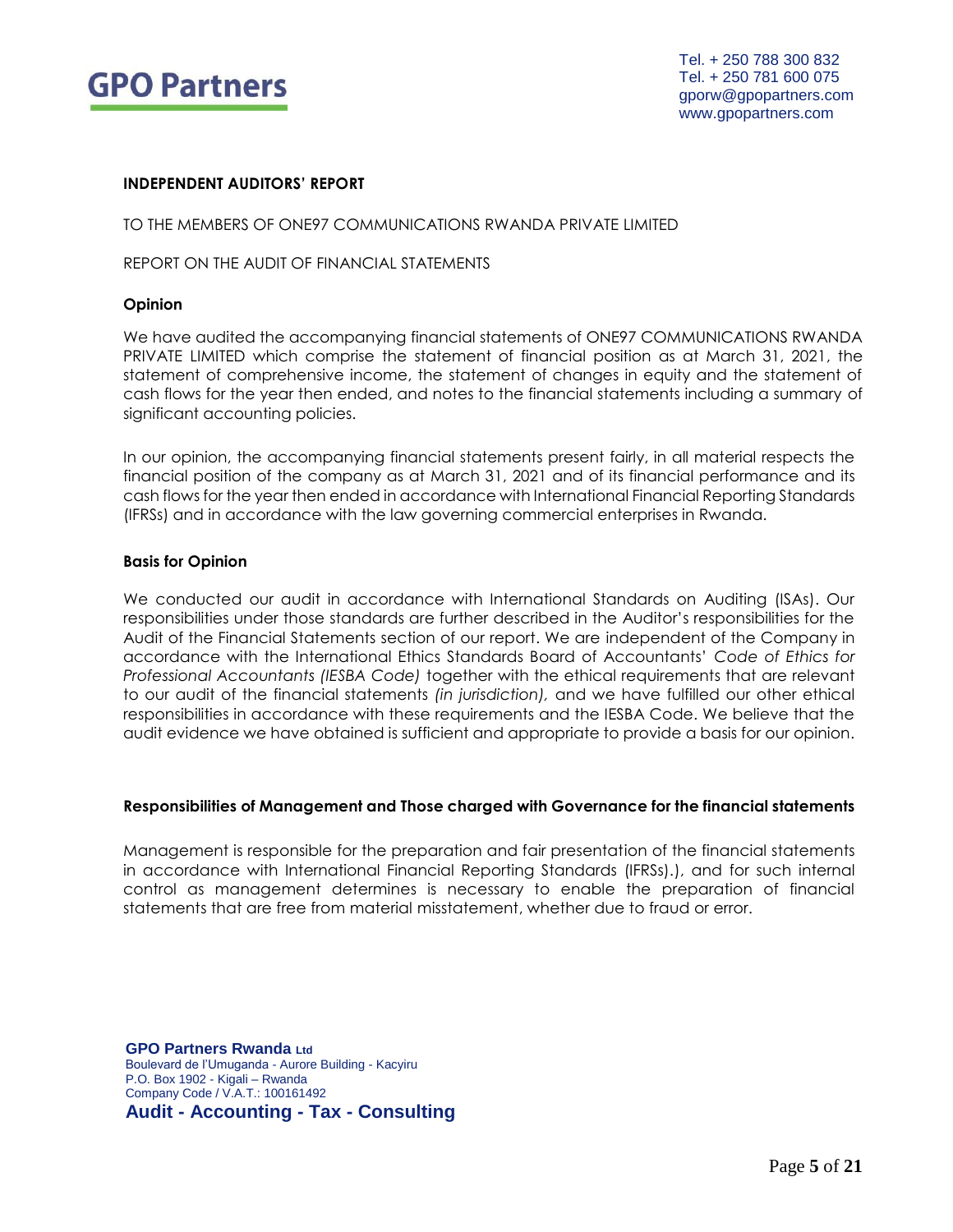In preparation the financial statements, management is responsible for assessing the Company's ability to continue as a going concern, disclosing, as applicable, matters related to going concern and using the going concern basis of accounting unless management either intends to liquidate the company or to cease operations, or has no realistic alternative but to do so.

Those charged with governance are responsible for overseeing the Company's financial reporting process.

### **Auditor's Responsibilities for the Audit of the Financial Statements**

Our objectives are to obtain reasonable assurance about whether the financial statements as a whole are free from material misstatement, whether due to fraud or error, and to issue an auditor's report that includes our opinion. Reasonable assurance is a high level of assurance but is not a guarantee that an audit conducted in accordance with ISAs will always detect a material misstatement when it exists. Misstatements can arise from fraud or error and are considered material if, individually or in the aggregate, they could reasonably be expected to influence the economic decisions of users taken on the basis of these financial statements.

As part of an audit in accordance with ISAs, we exercise professional judgment and maintain professional skepticism throughout the audit. We also:

- Identify and assess the risks of material misstatement of the financial statements, whether due to fraud or error, design and perform audit procedures responsive to those risks, and obtain audit evidence that is sufficient and appropriate to provide a basis for our opinion. The risk of not detecting a material misstatement resulting from fraud is higher than for one resulting from error, as fraud may involve collusion, forgery, intentional omissions, misrepresentations, or the override of internal control.
- Obtain an understanding of internal control relevant to the audit in order to design audit procedures that are appropriate in the circumstances, but not for the purpose of expressing an opinion on the effectiveness of the organization's internal control.
- Evaluate the appropriateness of accounting policies used and the reasonableness of accounting estimates and related disclosures made by management.
- Conclude on the appropriateness of management use of the going concern basis of accounting and, based on the audit evidence obtained, whether a material uncertainty exists related to events or conditions that may cast significant doubt on the organization's ability to continue as a going concern. If we conclude that a material uncertainty exists, we are all required to draw attention in our auditor's report to the related disclosures in the financial statements or, if such disclosures are inadequate, to modify our opinion. Our conclusions are based on the audit evidence obtained up to the date of our auditor's report. However, future events or conditions may cause the organization to cease to continue as a going concern.
- Evaluate the overall presentation, structure and content of the financial statements, including the disclosures, and whether the financial statements represent the underlying transactions and events in a manner that achieves fair presentation.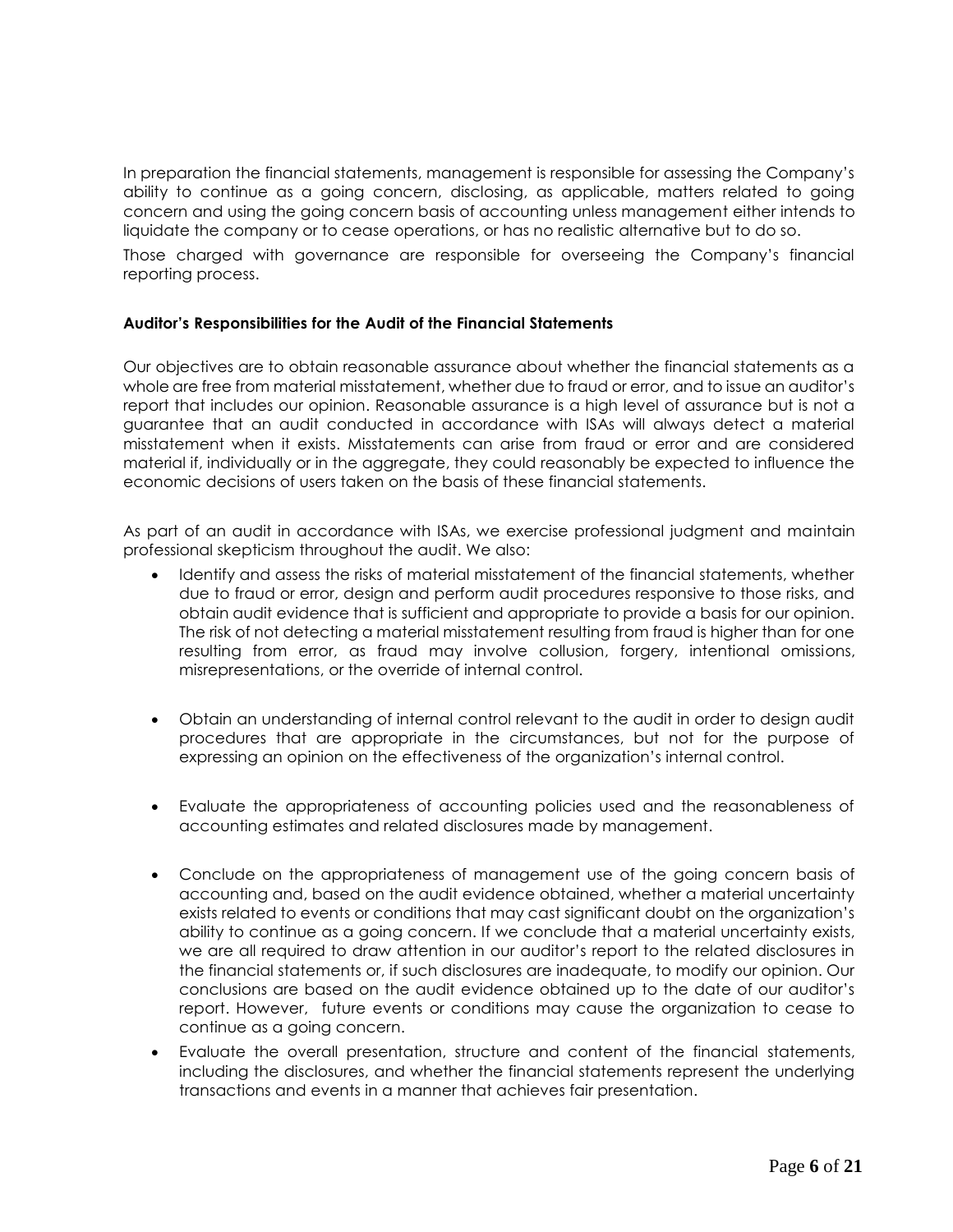We communicate with those charged with the governance regarding, among other matters, the planned scope and timing of the audit and significant audit findings, including any significant deficiencies in internal control that we identify through our audit.

We also provide those charged with governance with a statement that we have complied with relevant ethical requirements regarding independence, and to communicate with them all relationships and other matters that may reasonably be thought to bear on our independent, and where applicable, related safeguards.

From the matters communicated with those charged with governance, we determine those matters that were of most significance in the audit of the financial statements of the current period and therefore the key audit matters. We describe these matters in our auditor's report unless law or regulation precludes public disclosures about the matter or when, in extremely rare circumstances, we determine that a matter should not be communicated in our report because the adverse consequences of doing so would reasonably be expected to outweigh the public interest benefits of such communication.

# **Report on Other legal and regulatory requirements**

As required by the Law Governing Companies N°17/2018 of 13/04/2018, we report to you based on our audit, that:

- i. There are no circumstances that may create threat to our independence as auditor of the ONE 97 COMMUNICATIONS RWANDA PRIVATE LIMITED ;
- ii. We have obtained all the information and explanations which to the best of our knowledge and belief were necessary for the purposes of our audit;
- iii. In our opinion proper books of account have been kept by ONE 97 COMMUNICATIONS RWANDA PRIVATE LIMITED ;so far as appears from our examination of those books; and
- iv. We have no relationship, interest or debt with ONE 97 COMMUNICATIONS RWANDA PRIVATE LIMITED ;
- v. We have communicated to the ONE 97 COMMUNICATIONS RWANDA PRIVATE LIMITED's Board of Directors, through a separate management letter, internal control matters identified in the course of our audit including our recommendations in relation to those matters.

For GPO Partners Rwanda Ltd



**Patrick GASHAGAZA** 

Partner

Kigali, 30-June-21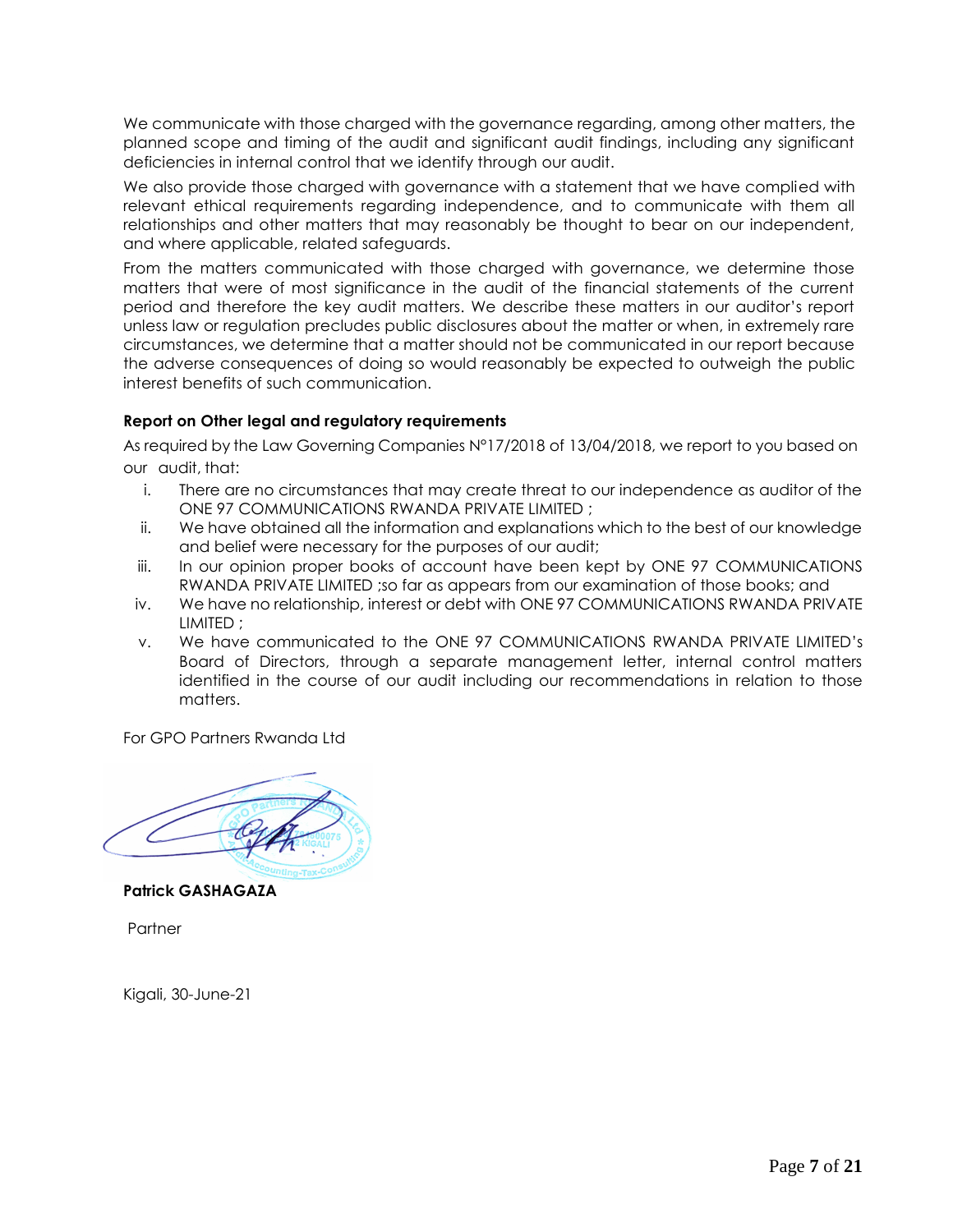# STATEMENT OF FINANCIAL POSITION FOR YEAR ENDED 31 MARCH 2021

|                                     |                | Year ended<br>31/03/2021 | Year ended<br>31/03/2020 |
|-------------------------------------|----------------|--------------------------|--------------------------|
|                                     | <b>Notes</b>   | <b>FRW'000</b>           | <b>FRW'000</b>           |
| <b>ASSETS</b>                       |                |                          |                          |
| <b>Non-current assets</b>           |                |                          |                          |
| Property, plant and<br>equipment    | 3              | 4                        | 7                        |
| <b>Total non- current assets</b>    |                | 4                        | $\overline{\mathbf{z}}$  |
| <b>Current assets</b>               |                |                          |                          |
| Trade and other receivables         | 4              | 42,670                   | 41,561                   |
| Cash and cash equivalents           | 5              | 2,528                    | 8,679                    |
| <b>Total current assets</b>         |                | 45,198                   | 50,240                   |
| <b>Total assets</b>                 |                | 45,202                   | 50,247                   |
| <b>EQUITY AND LIABILITIES</b>       |                |                          |                          |
| <b>Shareholders' Equity</b>         |                |                          |                          |
| Share capital                       | 6              | 145,991                  | 145,991                  |
| Retained earnings                   | $\overline{7}$ | (106, 383)               | (95, 912)                |
| Profit (Loss) for the period        |                | (10, 376)                | (11, 767)                |
| <b>Total Shareholders' Equity</b>   |                | 29,232                   | 38,312                   |
| <b>Current liabilities</b>          |                |                          |                          |
| Duties and taxes                    | 8              | 2,085                    | 2,085                    |
| Trade and other payables            | 9              | 13,885                   | 9,850                    |
| <b>Total current liabilities</b>    |                | 15,969                   | 11,935                   |
| <b>Total equity and liabilities</b> |                | 45,202                   | 50,247                   |

The financial statements on pages 8 to 21 were approved by the Board of Directors on 30-June-21 and were signed on its behalf by:

ons Rwang **Private** Director  $600+1$ 

**DIRECTOR**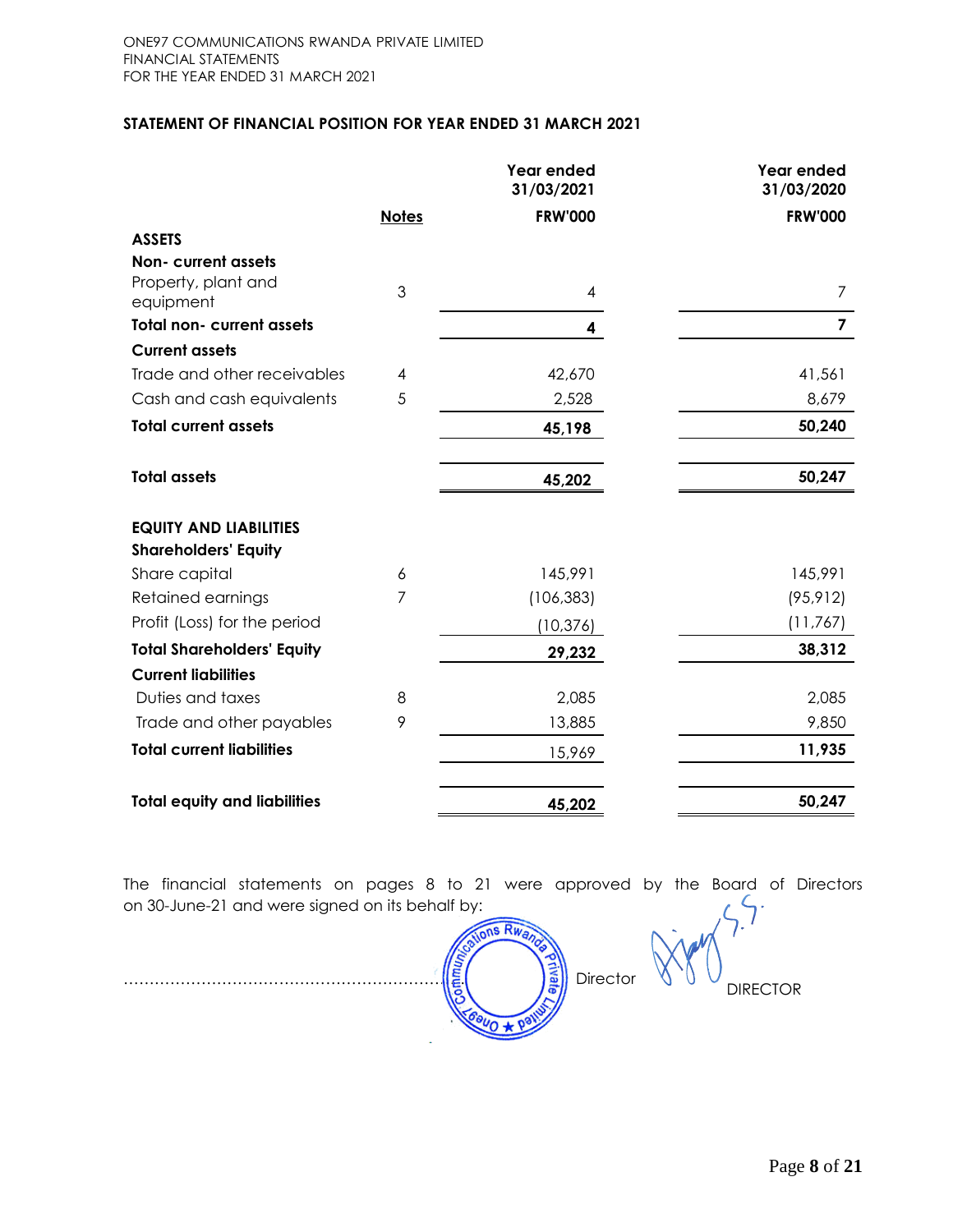# <span id="page-9-0"></span>**STATEMENT OF COMPREHENSIVE INCOME FOR THE YEAR ENDED 31 MARCH 2021**

|                                                            | <b>Notes</b> | <b>Year ended</b><br>31/03/2021<br><b>FRW'000</b> | Year ended<br>31/03/2020<br><b>FRW'000</b> |
|------------------------------------------------------------|--------------|---------------------------------------------------|--------------------------------------------|
| Revenue                                                    |              |                                                   |                                            |
| Cost of Sales                                              |              |                                                   |                                            |
| Other income                                               |              | 163                                               |                                            |
| <b>Gross Profit</b>                                        |              | 163                                               |                                            |
| Administrative Expenses<br><b>Other Operating Expenses</b> | 10<br>11     | (10, 391)<br>(3)                                  | (11, 381)<br>(5)                           |
| <b>Operating Profit</b>                                    |              | (10, 231)                                         | (11, 386)                                  |
| Other income<br><b>Finance Cost</b>                        | 12           | (144)                                             | (381)                                      |
| <b>Profit Before Tax</b>                                   |              | (10, 376)                                         | (11, 767)                                  |
| <b>Tax Expense</b>                                         | 13           |                                                   |                                            |
| <b>Profit for the Period</b>                               |              | (10, 376)                                         | (11, 767)                                  |

 $\zeta$ 

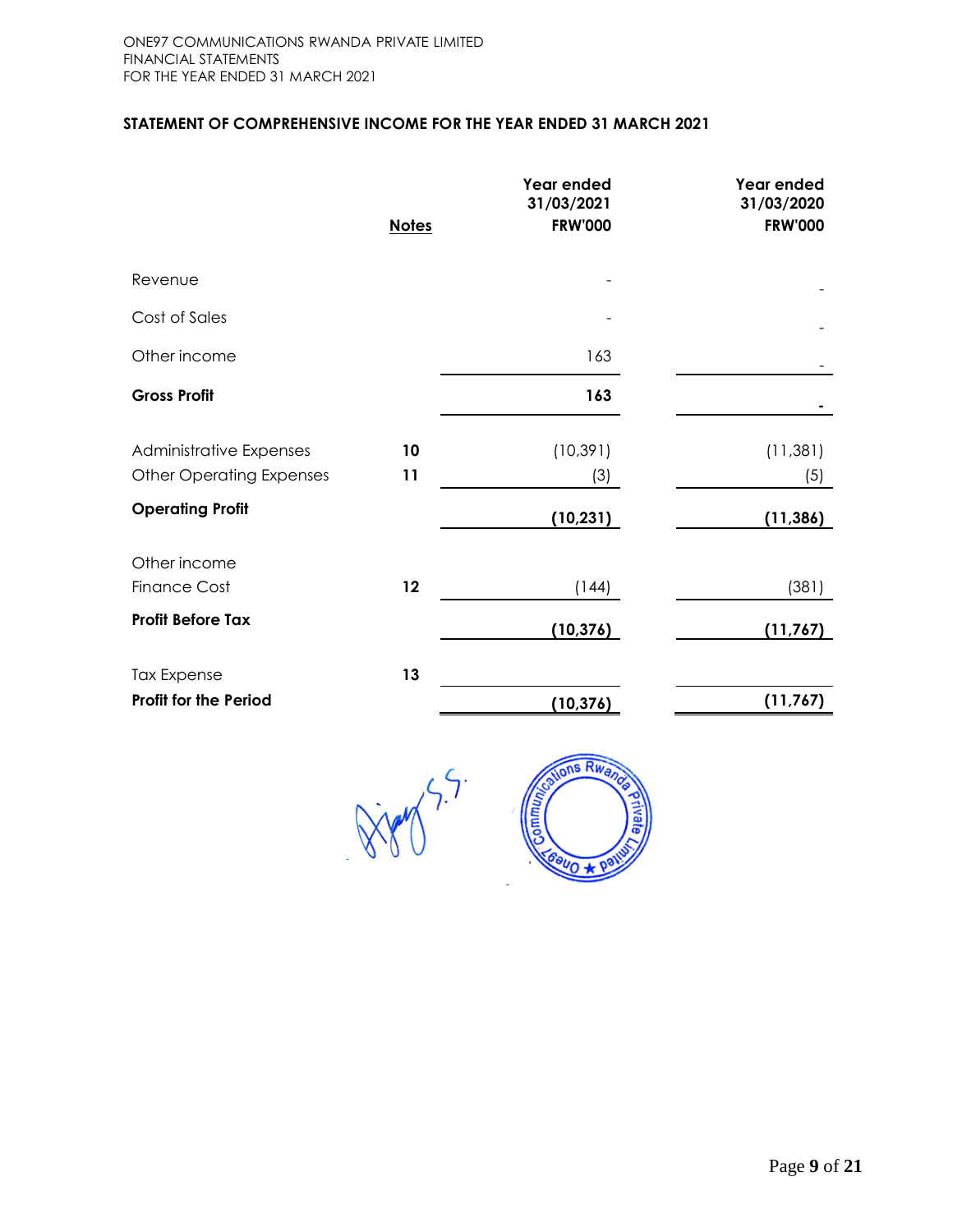# <span id="page-10-0"></span>**STATEMENT OF CHANGES IN EQUITY FOR THE YEAR ENDED 31 MARCH 2021**

|                                 | <b>Share Capital</b> | <b>Retained earnings</b> | Total          |
|---------------------------------|----------------------|--------------------------|----------------|
|                                 | <b>FRW'000</b>       | <b>FRW'000</b>           | <b>FRW'000</b> |
| At 01/04/2020                   | 145,991              | (107, 679)               | 38,312         |
| Issue of new shares             |                      |                          |                |
| Prior year adjustment           |                      | 1.296                    | 1,296          |
| Profit or (loss) for the Period |                      | (10, 376)                | (10, 376)      |
| At 31/03/2021                   | 145,991              | (116, 759)               | 29,232         |

|                                 | <b>Share Capital</b> | <b>Retained earnings</b> | Total          |
|---------------------------------|----------------------|--------------------------|----------------|
|                                 | <b>FRW'000</b>       | <b>FRW'000</b>           | <b>FRW'000</b> |
| At 01/04/2019                   | 145,991              | (98,003)                 | 47,989         |
| Issue of new shares             |                      |                          |                |
| Prior year adjustment           |                      | 2,091                    | 2,091          |
| Profit or (loss) for the Period |                      | (11,767)                 | (11, 767)      |
| At 31/03/2020                   | 145,991              | (107, 679)               | 38,312         |

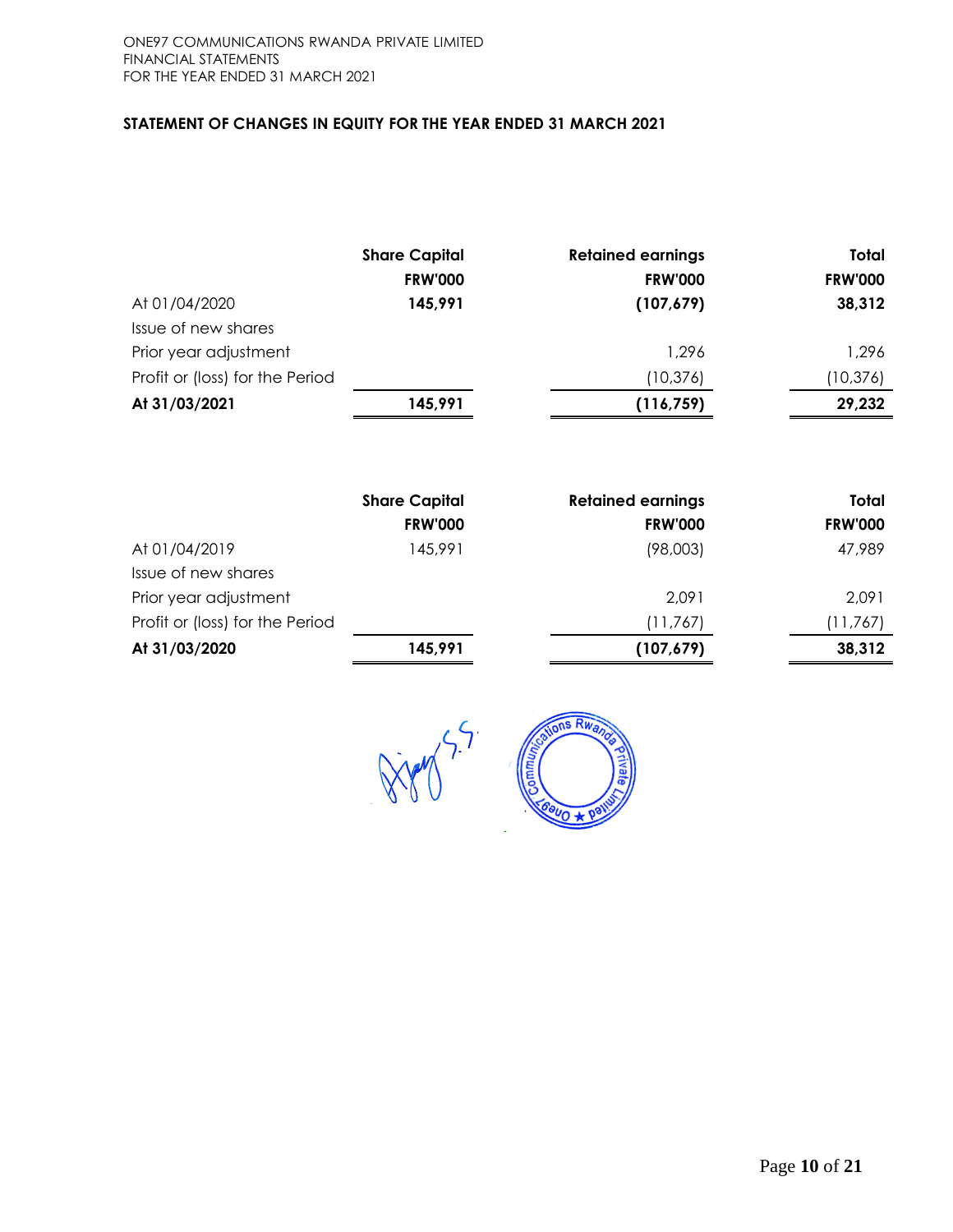# <span id="page-11-0"></span>**STATEMENT OF CASH FLOW FOR THE YEAR ENDED 31 MARCH 202**

|                                                     | Year ended     | Year ended     |
|-----------------------------------------------------|----------------|----------------|
|                                                     | 31/03/2021     | 31/03/2020     |
|                                                     | <b>FRW'000</b> | <b>FRW'000</b> |
| <b>Cash flow from operating activities</b>          |                |                |
| Profit /(loss) before taxation                      | (10, 376)      | (11, 767)      |
| Adjustments for:                                    |                |                |
| Depreciation                                        | 3              | 5              |
| Gain on disposal                                    |                |                |
| Write off (assets)                                  |                |                |
| Prior year adjustment                               | 1,296          | 2,091          |
| Operating profit before working capital<br>changes  |                |                |
| Decrease/(increase) in receivables and              |                |                |
| prepayments                                         | (1, 109)       | (2,121)        |
| Increase /(Decrease) in duties and tax              |                |                |
| Increase /(Decrease) in trade and other<br>payables | 4,035          | (3,908)        |
|                                                     |                | (3, 933)       |
| <b>Net Cash from Operating Activities</b>           | (6, 151)       | (15,700)       |
|                                                     |                |                |
| <b>Cash from investing Activities</b>               |                |                |
| Sales proceeds                                      |                |                |
| Net cash used in investing activities               |                |                |
| <b>Cash flow from financing activities</b>          |                |                |
| Issue of Ordinary Shares                            |                |                |
| Dividend paid                                       |                |                |
| <b>Net Cash from Financing Activities</b>           |                |                |
| Net increase/decrease in cash and cash              |                |                |
| equivalents                                         | (6, 151)       | (15,700)       |
| Cash and cash equivalents at beginning of           | 8,679          | 24,379         |
| year                                                |                |                |
| <b>Cash and cash equivalents</b>                    | 2,528          | 8,679          |
| <b>Represented by:</b>                              |                |                |
| Cash on hand                                        |                |                |
| <b>Balances with banks</b>                          | 2,528          | 8,679          |
| <b>Total cash and cash equivalents</b>              | 2,528          | 8,679          |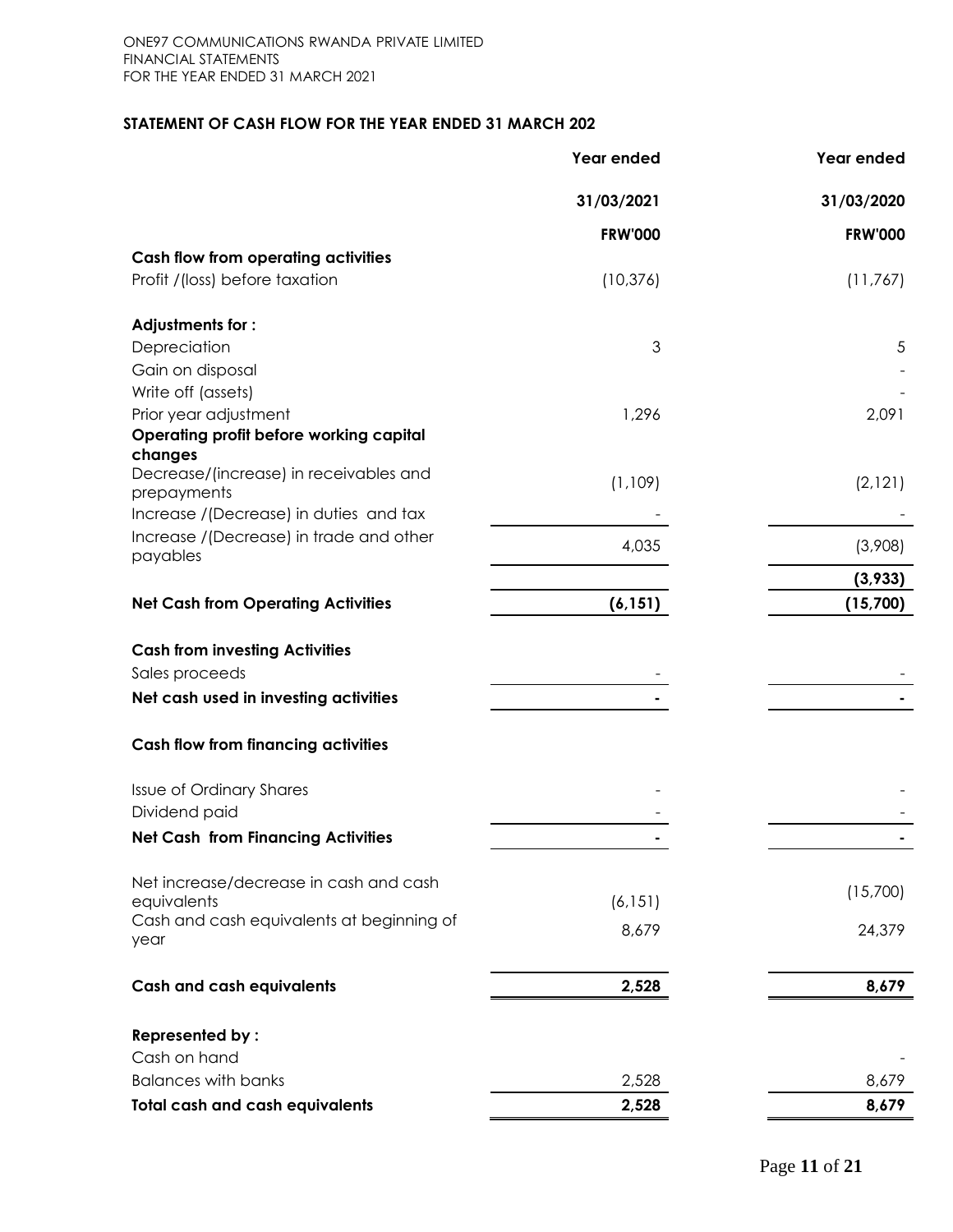### <span id="page-12-0"></span>**NOTES TO THE FINANCIAL STATEMENTS**

#### **1 GENERAL**

ONE97 COMMUNICATIONS RWANDA PRIVATE LIMITED is a legally registered company operating in Rwanda. It offers digital goods & services to mobile consumers under Paytm brand, mobile advertising, marketing and payments for merchants.

Established on 28/08/2012, ONE97 COMMUNICATIONS RWANDA PRIVATE LIMITED started with a share capital of FRW 500,000 represented by 500 shares of 1000 FRW each. On 31 December 2013, the share capital was increased by FRW 32,000,000 and the total share capital of 32,500, 000 was fully paid up. In 2016, the share capital was adjusted by FRW 27,500,000 and the total share capital is FRW 60,000,000 fully paid. In 2019, it was increased by FRW 85,991,000 and the total share capital is FRW 145,991,000 fully paid.

### **2 SIGNIFICANT ACCOUNTING POLICIES**

#### **Statement of compliance**

The financial statements have been prepared on accrual basis and in accordance of generally accepted accounting principles applicable in Rwanda. However, One 97 has started the process of migration to International Financial Reporting System (IFRS).

#### **Basis of preparation**

The financial statements are prepared on historical cost basis except for financial instruments which are measured at fair value. The principal accounting policies adopted in the preparation of these financial statements are set out below.

#### **Going concern**

The financial statements have been prepared on a going concern basis.

#### **INCOME RECOGNITION**

Income is recognized on accruals basis of accounting and is expressed net of sales tax, Value Added Tax and discounts.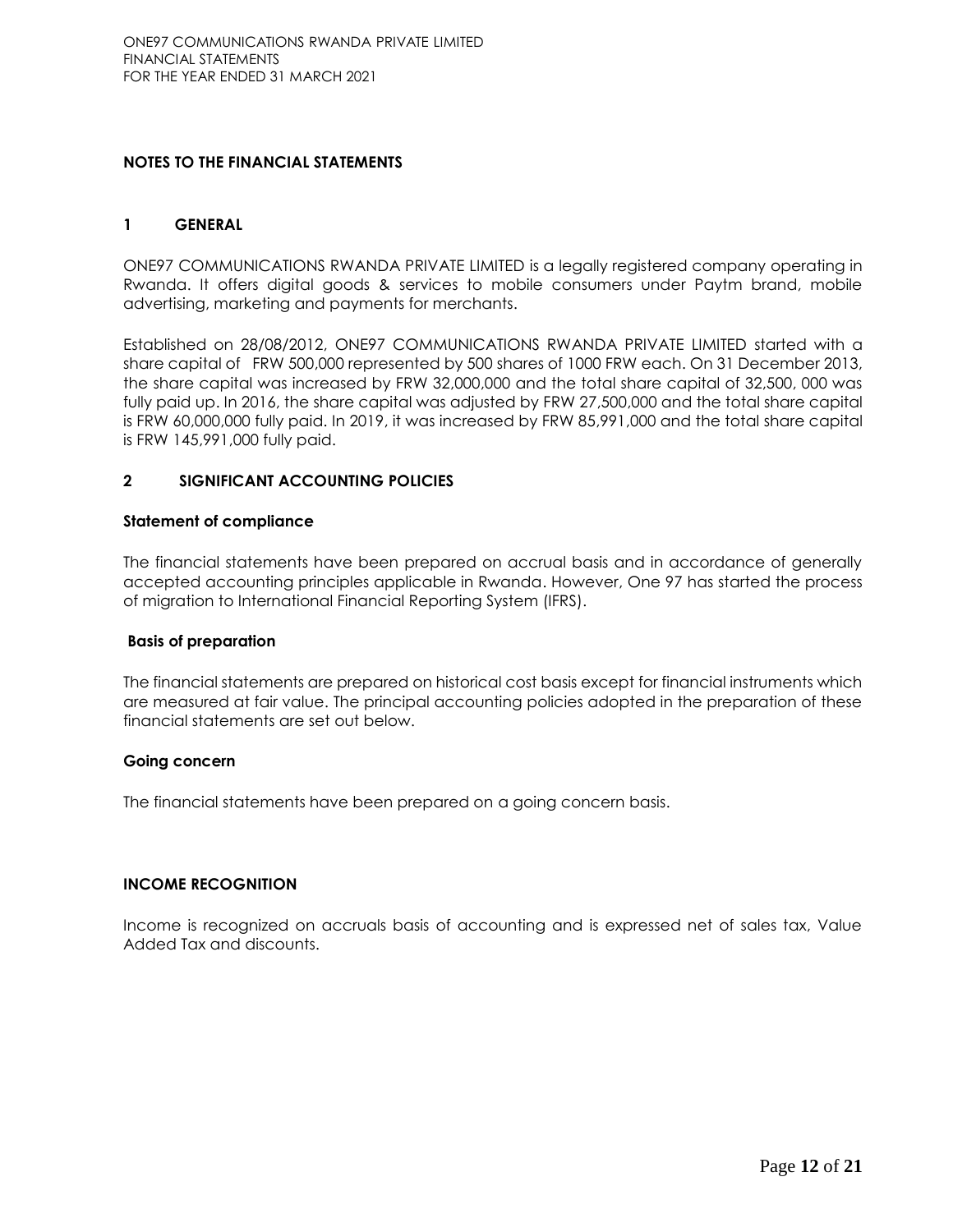### **PROPERTY, PLANT AND EQUIPMENT**

Property, plant and equipment are stated at cost less depreciation. The cost of purchased property and equipment is the value of consideration given to acquire the assets and the value of other directly attributed costs, which have been incurred in bringing the assets to the location and condition necessary for their intended service.

### **DEPRECIATION**

Depreciation is calculated to write off the cost of property, plant and equipment on a reducing balance basis, over their estimated useful lives at the following annual rates:

Furniture and Fittings 18.1% Computer Equipment 40 %

Excess depreciation, representing the additional depreciation following revaluations of property, plant and equipment over depreciation based on historical cost, is transferred annually from revaluation surplus to revenue reserve.

#### **FOREIGN CURRENCIES**

Assets and liabilities expressed in foreign currencies are translated into Rwandese Francs at the rates of exchange ruling at the balance sheet date. Transactions during the year are translated at the rates ruling at the dates of the transactions. Gains or losses on exchange are dealt with in the income statement.

#### **RETIREMENT BENEFIT**

The company contributes to the statutory Social Security Fund on behalf of its employees. The company's obligations under the scheme are specific contributions legislated from time to time and are currently limited to 5% of the respective employees' gross salaries. The company's contributions are charged to the income statement in the year in which they relate. However there is no employee in company during the current financial year.

### **BAD AND DOUBTFUL DEBTS**

Specific provision is made for all known doubtful debts. Bad debts are written off when all reasonable steps to recover them have been taken without success.

### **COMPONENTS OF CASH AND CASH EQUIVALENTS**

For the purposes of the cash flow statement, cash is considered to be cash on hand and in operating bank accounts.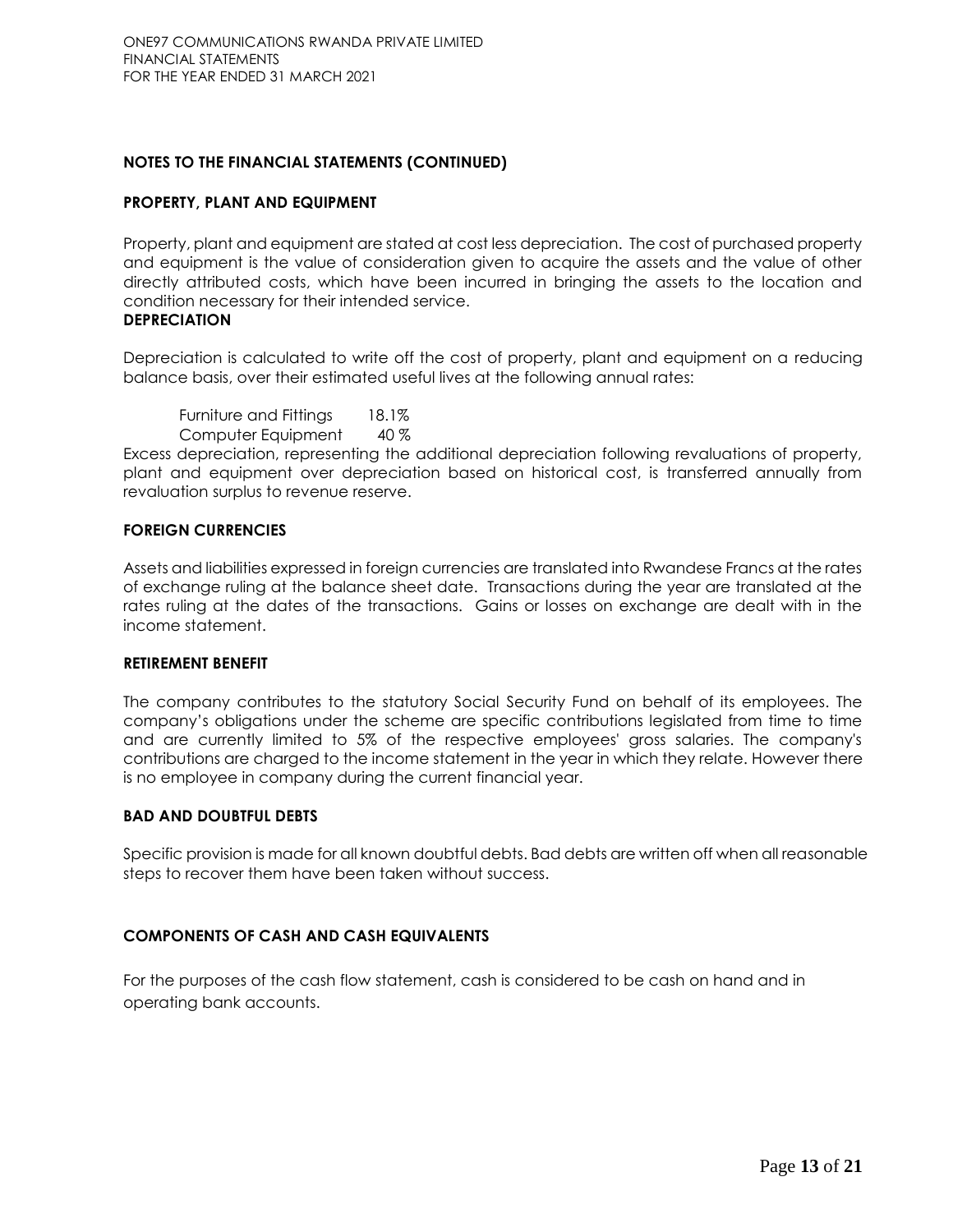# **TAXATION**

The tax expense for the year comprises current and deferred tax. Tax is recognised in profit and loss, except to the extent that it relates to items recognised in equity, in which case, the tax is also recognised in equity.

The current tax is provided on the results for the year, adjusted in accordance with tax legislation.

Deferred tax is provided using the liability method for all temporary timing differences arising between the tax bases of assets and liabilities and their carrying values for financial reporting purposes. Deferred tax assets are recognised only to the extent that it is probable that future taxable profits will be available against which temporary timing differences can be utilised.

### **COMPARATIVES**

Where necessary, comparative figures have been adjusted to conform to changes in the current year's presentation.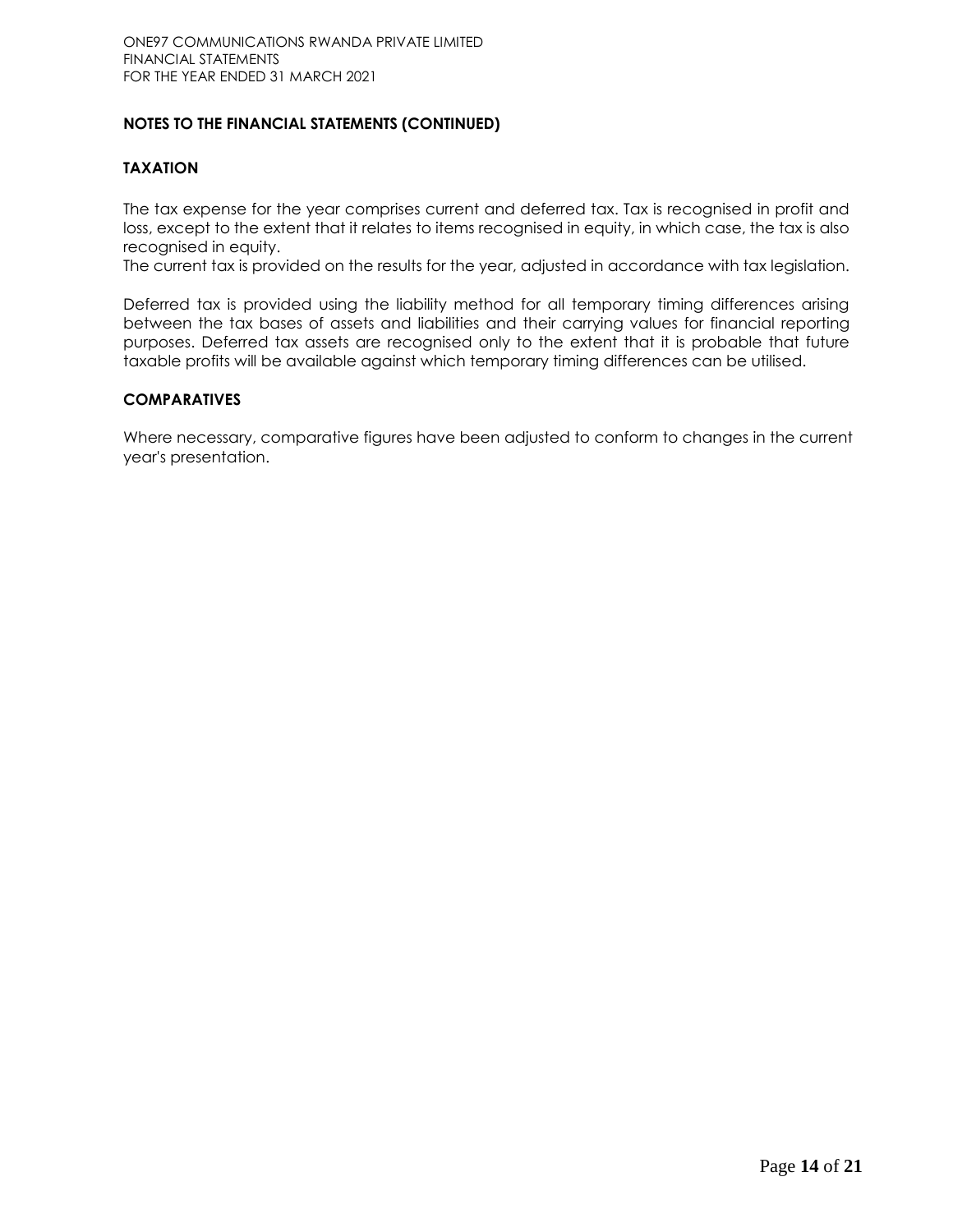### 3. **PROPERTY, PLANT & EQUIPMENTS**

|                                                                 | <b>Furniture &amp;</b><br><b>Fittings</b> | <b>Computers &amp;</b><br><b>Accessories</b> | Total           |
|-----------------------------------------------------------------|-------------------------------------------|----------------------------------------------|-----------------|
|                                                                 | <b>FRW'000</b>                            | <b>FRW'000</b>                               | <b>FRW'000</b>  |
| Cost                                                            |                                           |                                              |                 |
| At 01/04/2020<br>Additions<br>Disposal<br>Write off             | 1,535                                     | 29,896                                       | 31,431          |
| At 31/03/2021                                                   | 1,535                                     | 29,896                                       | 31,431          |
| <b>Depreciation</b>                                             |                                           |                                              |                 |
| At 01/04/2020<br>Charge for the Period<br>Disposal<br>Write off | 1,535                                     | 29,889<br>2.936                              | 31,424<br>2.936 |
| At 31/03/2021                                                   | 1,535                                     | 29,892                                       | 31,427          |
| NBV At 31/03/2021                                               |                                           | 4                                            | 4               |
| NBV At 31/03/2020                                               |                                           | 7                                            | 7               |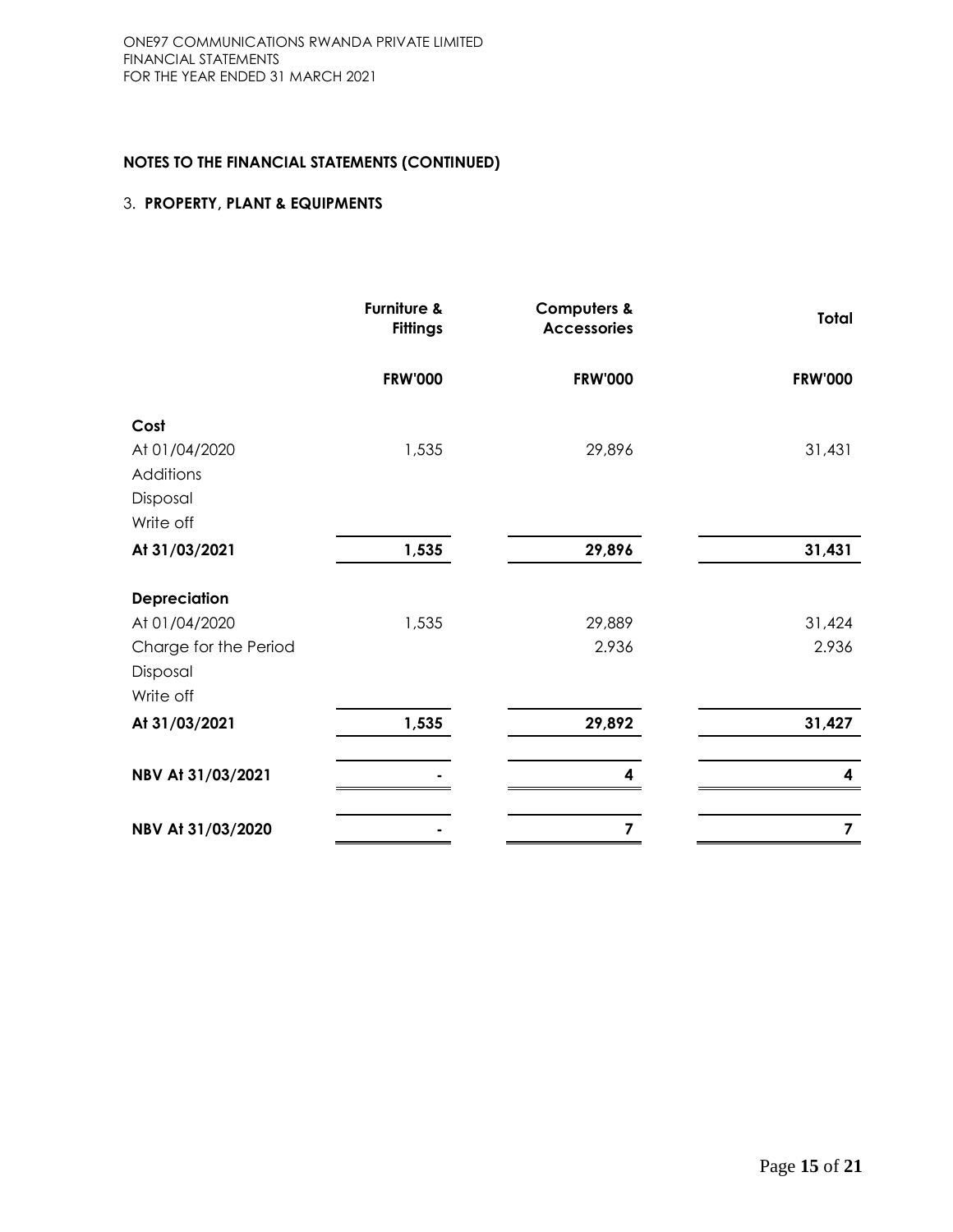| 4 | <b>Trade and other receivable</b>          | Year ended     | Year ended     |
|---|--------------------------------------------|----------------|----------------|
|   |                                            | 31/03/2021     | 31/03/2020     |
|   |                                            | <b>FRW'000</b> | <b>FRW'000</b> |
|   | Sundry Debtors Related Party (note 4.1)    | 3,452          | 2,233          |
|   | <b>Prepaid Expenses</b>                    |                | 90             |
|   | Advance paid to Vendors - Opex<br>Purchase |                |                |
|   | Security Deposit-Rent                      |                |                |
|   | <b>VAT</b>                                 | 11,466         | 10,578         |
|   | Unbilled Revenue BS                        | (0)            | 908            |
|   | Advance CIT                                | 27,752         | 27,752         |
|   |                                            | 42,670         | 41,561         |

| 4.1 | <b>Related party transactions</b>    | Year ended<br>31/03/2021<br><b>FRW'000</b> | Year ended<br>31/03/2020<br><b>FRW'000</b> |
|-----|--------------------------------------|--------------------------------------------|--------------------------------------------|
|     | <b>One 97 Communications Limited</b> | 3,452                                      | 3,304                                      |
|     | One97 Benin SA                       |                                            |                                            |
|     | <b>Provisions</b>                    |                                            | 1,071                                      |
|     |                                      | 3,452                                      | 2,233                                      |

| 4.2 | Unbilled Revenue BS | Year ended<br>31/03/2021<br><b>FRW'000</b> | Year ended<br>31/03/2020<br><b>FRW'000</b> |
|-----|---------------------|--------------------------------------------|--------------------------------------------|
|     | Unbilled Revenue BS | 908                                        | 3,304                                      |
|     | Provisions          | (908)                                      | (1,071)                                    |
|     |                     | (0)                                        | 2,233                                      |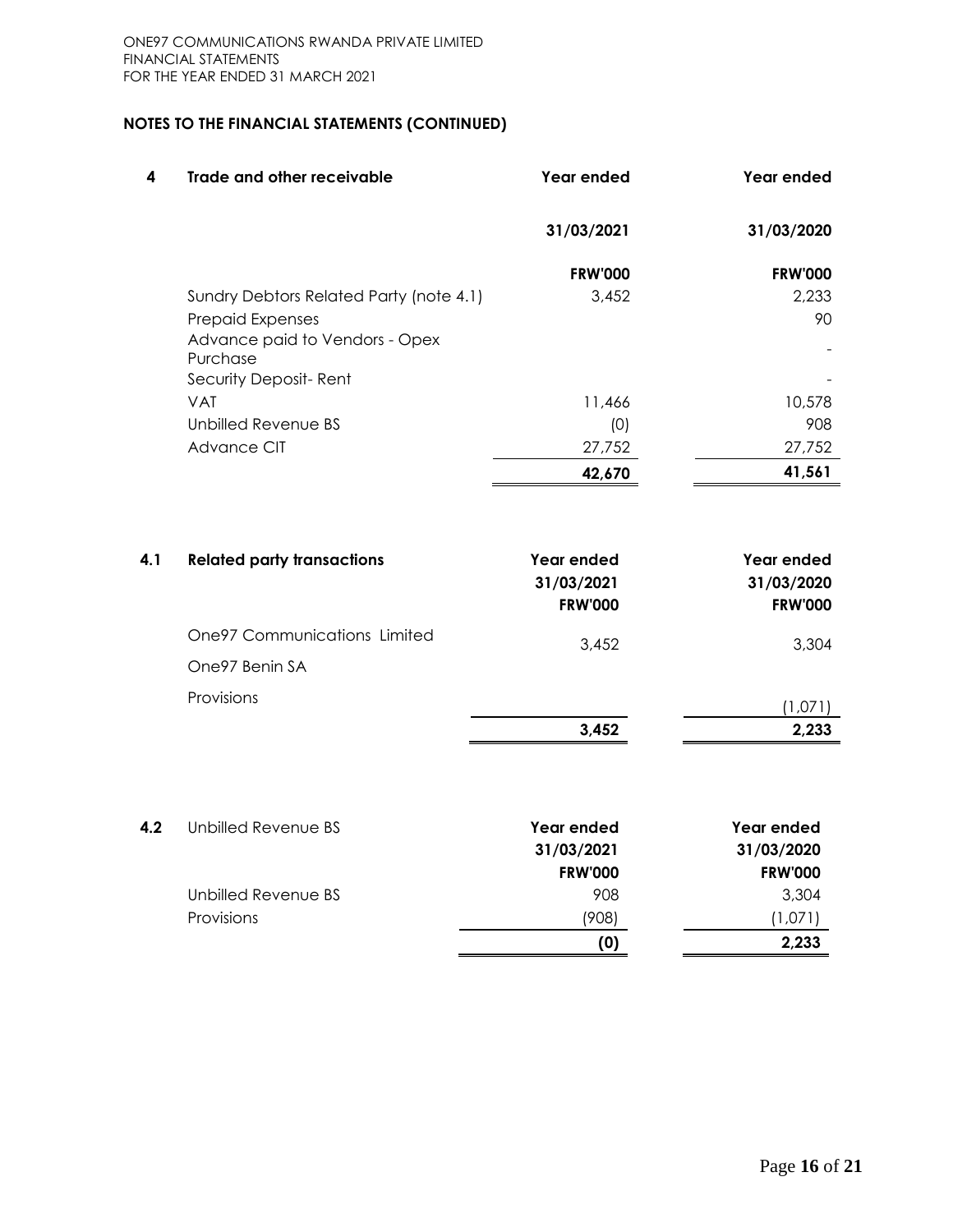| 5   | <b>Cash and bank balances</b>                                      | Year ended                   | Year ended                   |
|-----|--------------------------------------------------------------------|------------------------------|------------------------------|
|     |                                                                    | 31/03/2021<br><b>FRW'000</b> | 31/03/2020<br><b>FRW'000</b> |
|     | Cash at bank                                                       | 2,528                        | 8,679                        |
| 5.1 | Cash at bank                                                       |                              |                              |
|     | <b>KCB Bank RWF</b>                                                | 517                          | 6,668                        |
|     | <b>KCB Rwanda USD</b>                                              | 2,011                        | 2,011                        |
|     |                                                                    | 2,528                        | 8,679                        |
| 6   | <b>Share Capital</b>                                               | Year ended                   | Year ended                   |
|     |                                                                    | 31/03/2021                   | 31/03/2020                   |
|     |                                                                    | <b>FRW'000</b>               | <b>FRW'000</b>               |
|     | <b>Authorised:</b><br>145,991 ordinary shares of FRW 1,000<br>each | 145,991                      | 145,991                      |
|     | Issued and fully paid:                                             |                              |                              |
|     | 145,991 ordinary shares of FRW 1,000<br>each                       | 145,991                      | 145,991                      |
| 7   | <b>Retained earnings</b>                                           | Year ended                   | Year ended                   |
|     |                                                                    | 31/03/2021                   | 31/03/2020                   |
|     | 1st April                                                          | <b>FRW'000</b><br>(95, 912)  | <b>FRW'000</b>               |
|     | Prior year Profit or loss                                          | (11, 767)                    | (82,084)<br>(15, 919)        |
|     | Prior year adjustment                                              | 1,296                        | 2,091                        |
|     | 31st March                                                         | (106, 383)                   | (95, 912)                    |
| 8   | <b>Duties and taxes</b>                                            | Year ended                   | Year ended                   |
|     |                                                                    | 31/03/2021                   | 31/03/2020                   |
|     |                                                                    | <b>FRW'000</b>               | <b>FRW'000</b>               |
|     | VAT Reverse Charge @ 18%                                           | 949                          | 949                          |
|     | WHT Non-Resident @ 15%                                             | 1,135                        | 1,135                        |
|     |                                                                    | 2,085                        | 2,085                        |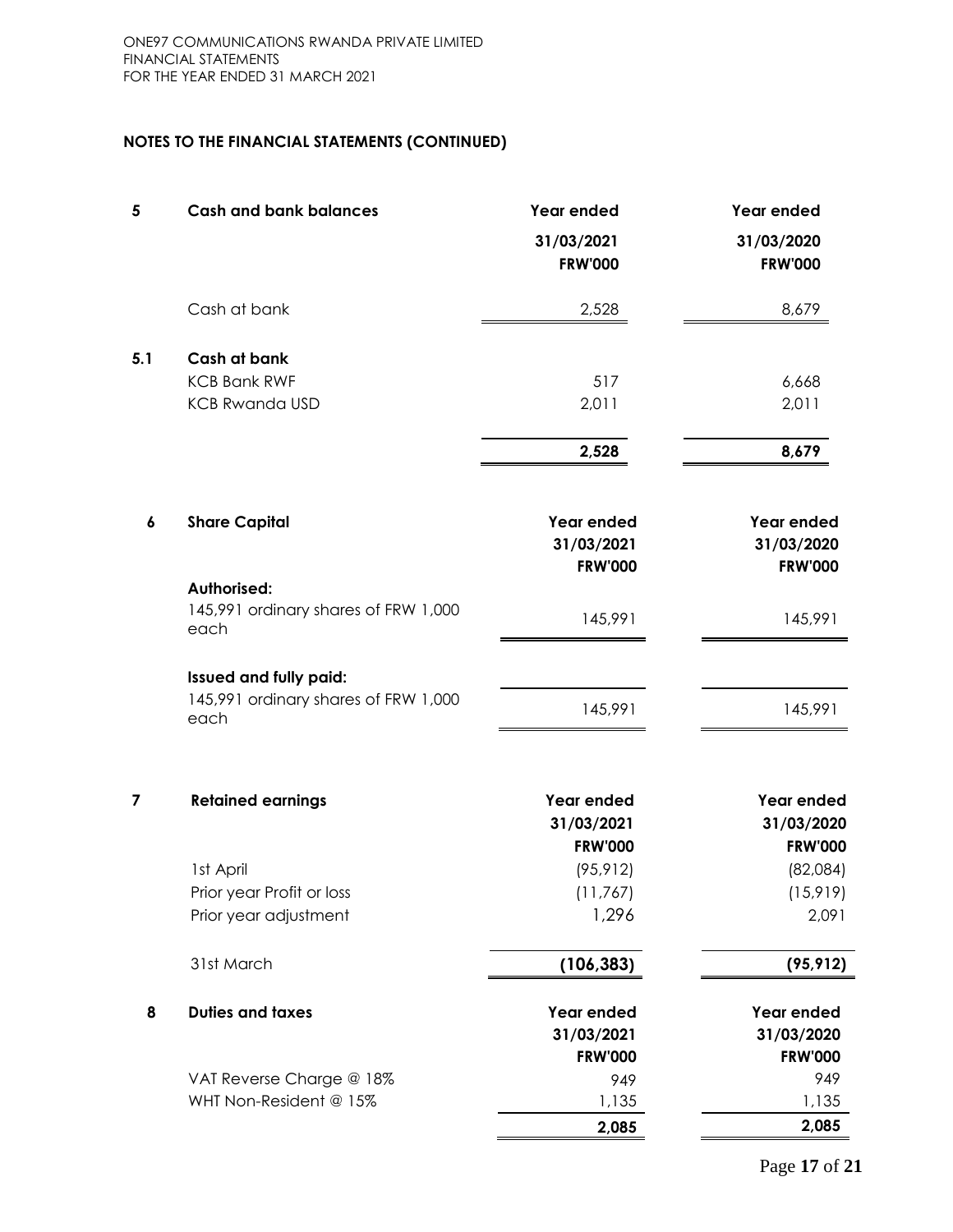| 9  | Trade and other payable                 | Year ended<br>31/03/2021<br><b>FRW'000</b> | Year ended<br>31/03/2020<br><b>FRW'000</b> |
|----|-----------------------------------------|--------------------------------------------|--------------------------------------------|
|    | Provision for Rent                      |                                            | 1,081                                      |
|    | Provision for audit expenses            | 1,864                                      | 1,941                                      |
|    | Provision for Legal & Professional      | 4,395                                      | 6,533                                      |
|    | Provision for content expenses          |                                            | 215                                        |
|    | <b>Sundry Creditors (Related Party)</b> | 7,626                                      | 80                                         |
|    |                                         | 13,885                                     | 9,850                                      |
|    |                                         |                                            |                                            |
| 10 | <b>Administrative Expenses</b>          | Year ended                                 | Year ended                                 |
|    |                                         | 31/03/2021<br><b>FRW'000</b>               | 31/03/2020<br><b>FRW'000</b>               |
|    | Audit Expenses                          | 1,754                                      | 1,821                                      |
|    | Legal & Professional Charges            | 8,551                                      | 9,441                                      |
|    | Other expenses                          | 86                                         | 120                                        |
|    |                                         | 10,391                                     | 11,381                                     |
|    |                                         |                                            |                                            |
| 11 | <b>Other operating expenses</b>         | Year ended                                 | Year ended                                 |
|    |                                         | 31/03/2021                                 | 31/03/2020                                 |
|    |                                         | <b>FRW'000</b>                             | <b>FRW'000</b>                             |
|    | Depreciation charge                     | 3                                          | 5                                          |
|    |                                         | 3                                          | 5                                          |

| 12 | Finance cost              | Year ended     | Year ended     |
|----|---------------------------|----------------|----------------|
|    |                           | 31/03/2021     | 31/03/2020     |
|    |                           | <b>FRW'000</b> | <b>FRW'000</b> |
|    | Exchange rate fluctuation | 143            | 356            |
|    | <b>Bank Charges</b>       |                | 25             |
|    |                           | 144            | 381            |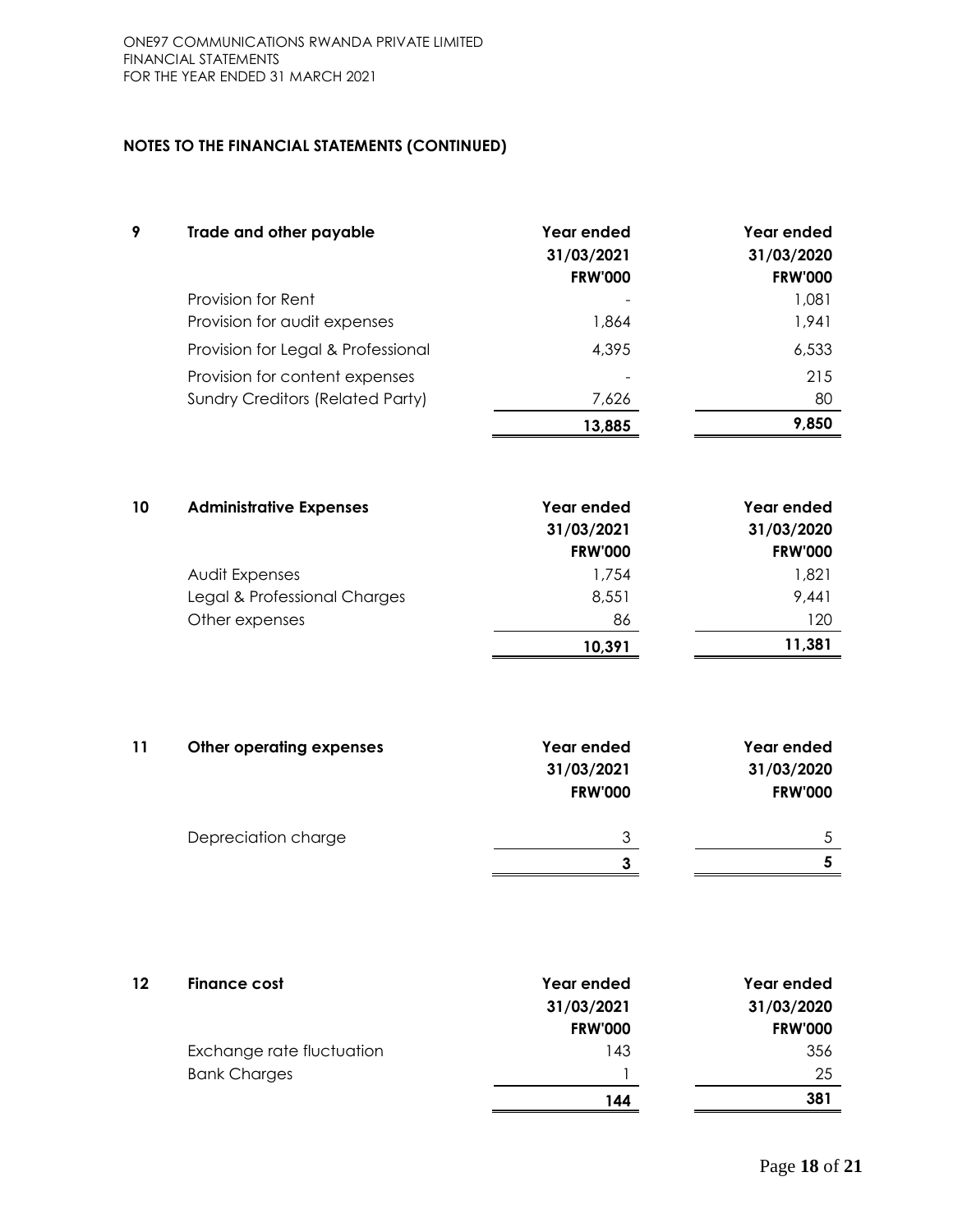| 13 | Tax expense                                   | Year ended<br>31/03/2021<br><b>FRW'000</b> | Year ended<br>31/03/2020<br><b>FRW'000</b> |
|----|-----------------------------------------------|--------------------------------------------|--------------------------------------------|
|    | Profit Before Tax                             | (10, 376)                                  | (11,767)                                   |
|    | <b>Add back</b>                               |                                            |                                            |
|    | Depreciation charge as per accounts           | 3                                          | 5                                          |
|    | Depreciation charge as per tax<br>legislation |                                            |                                            |
|    | Total expenses to be added back               | 3                                          | 5                                          |
|    | Losses Brought forward                        |                                            |                                            |
|    | <b>Taxable amount</b>                         | (10, 536)                                  | (11,762)                                   |
|    | Income Tax @ 30%                              |                                            |                                            |
|    | Advance CIT- FY 2014                          | (17,048)                                   | (17,048)                                   |
|    | Advance Tax FY 2015                           | (10, 705)                                  | (10, 705)                                  |
|    | Tax                                           |                                            |                                            |

### **14. Going concern**

The financial statements have been prepared on a going concern basis. The company has the continuing support of its parent company and the shareholders and is negotiating on a number of contracts with customers to explore the market of Rwanda.

The parent company One97 Communications Singapore Private Limited has indicated its willingness to continue financial and technical support. The directors are confident that future operations of One97 Rwanda Limited will be successful.

The directors assess the Company's future performance and financial position on a going concern basis and have no reason to believe that the Company will not be a going concern in the year ahead. In addition, the directors have a reasonable expectation that the Company will have adequate resources to continue in operation for the foreseeable future. For this reason, 2020 financial statements have been prepared on the basis of accounting policies applicable to a going concern.

The directors of the company are implementing a number of measures to improve the liquidity, profitability and to wipe off the negative shareholders' funds of the Company by implementing strategies to enhance revenue and control costs.